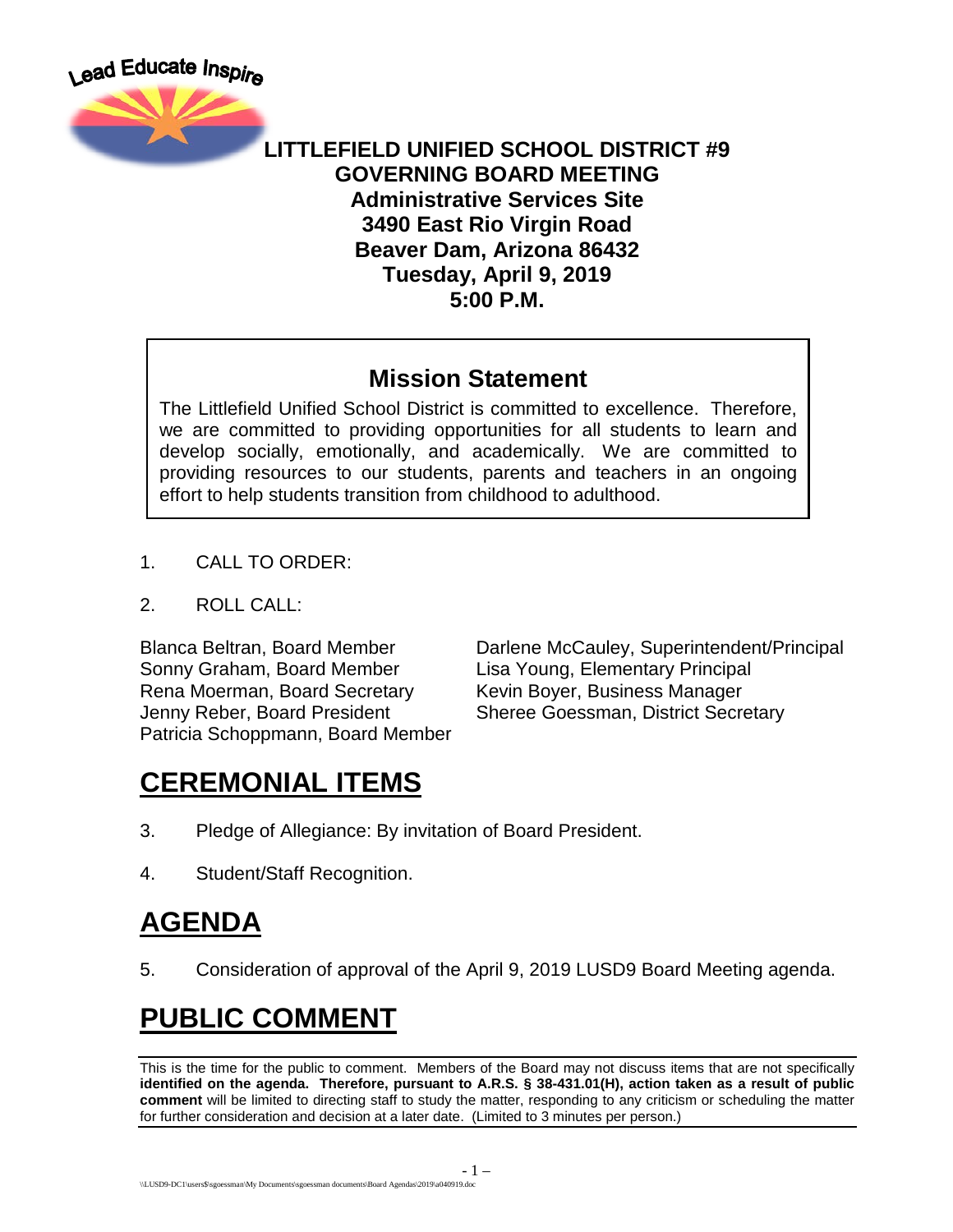

6. Public Comment.

### **INFORMATION AND DISCUSSION:**

- 7. Student Council Report.
- 8. Mr. Boyer, Business Manager.
	- a. Student Activity Account Balance.
	- b. Budget Update
	- c. Food Service Financial.
	- d. Auditor General School Spending Report.
	- e. Student Membership Update.
	- f. Other
- 9. Mrs. Young, Elementary Principal
	- a. School Improvement presentation.
	- b. School Update.
	- c. Other
- 10. Mrs. McCauley, Superintendent/Principal
	- a. School Update.
	- b. Other
- 11. Board Reports.
	- a. Other
- 12. Update on Old Littlefield School.

# **CONSENT AGENDA**

Approval of Routine Orders of Business. Documentation concerning the matters on the Consent Agenda may be reviewed at the Littlefield Unified School District Office, located at 3490 East Rio Virgin Road, Beaver Dam, Arizona. Any Board Member may request an item be pulled off the agenda for further discussion.

13. Consideration of approval of the March 12, 2019 Regular Meeting Minutes.

#### 14. Consideration of approval of Vouchers:

- a. LUSD9 Payroll Vouchers: 19/1919 and 20/1920.
- b. LUSD9 Vouchers: 1019 and 1020.

(Members of the public may view the content of the vouchers 24 hours prior to the board meeting in the district office.)

15. Consideration of approval of FY 2018/2019 Certified Substitutes and Classified Substitutes Ratification as per the attached list, including the following:

| <b>Name</b> | <b>Position</b> | <b>Effective</b><br><b>Date</b> |
|-------------|-----------------|---------------------------------|
|             | -               |                                 |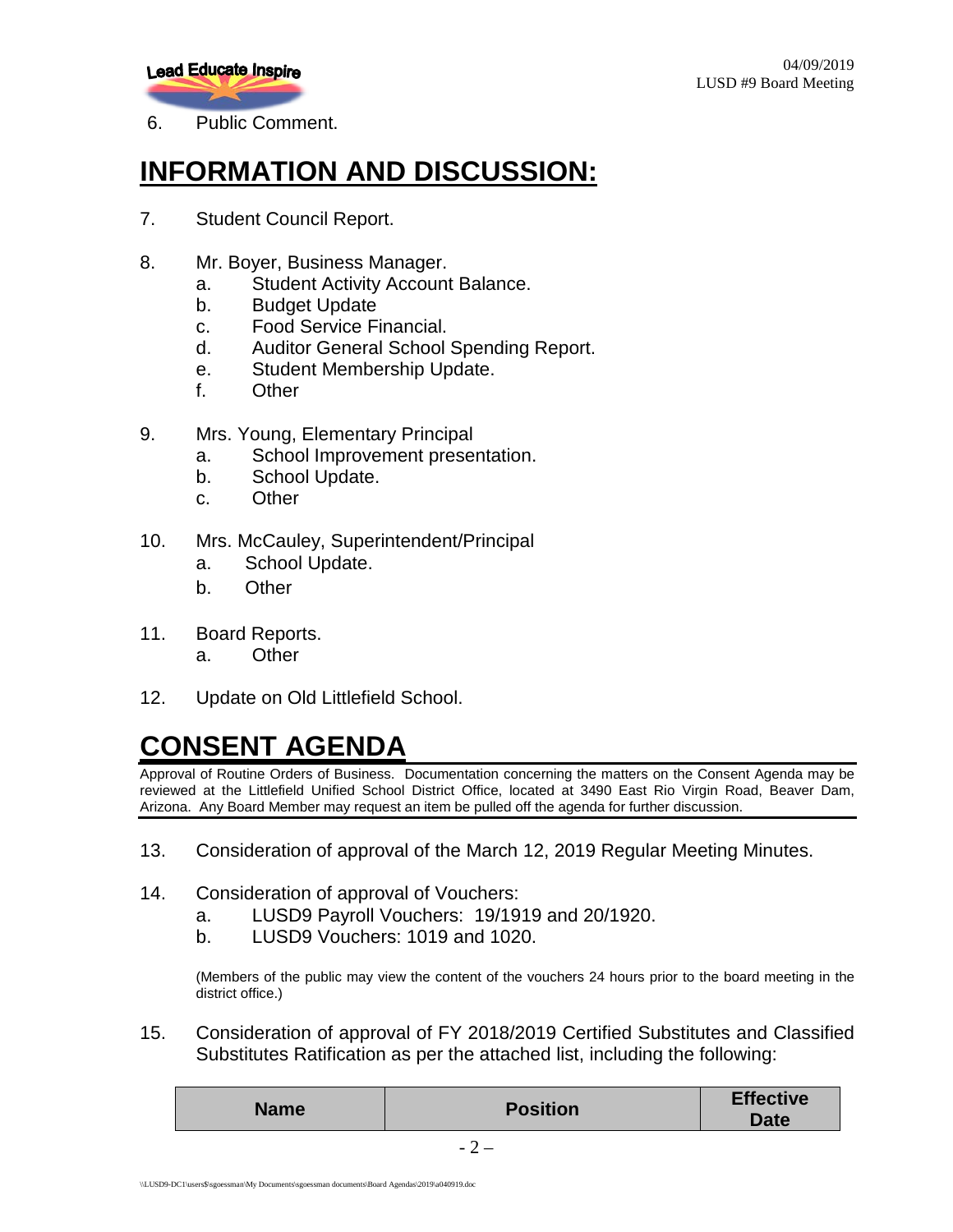| <b>Lead Educate Inspire</b> | 04/09/2019<br>LUSD #9 Board Meeting |            |
|-----------------------------|-------------------------------------|------------|
| Jenkins, Marla              | <b>Substitute Teacher</b>           | 01/11/2019 |

16. Consideration of approval of FY 2019/2020 Certified Personnel as per the attached list, including the following:

| <b>Name</b>        | <b>Position</b>                           | <b>Effective</b><br><b>Date</b> |
|--------------------|-------------------------------------------|---------------------------------|
| Allen, Mike        | <b>Elementary Teacher</b>                 | 08/08/2019                      |
| Bascom, Sylvia Sue | <b>SPED Teacher</b>                       | 08/08/2019                      |
| Beig, Kimberly     | <b>SPED Director / Elementary Teacher</b> | 08/08/2019                      |
| Boyer, Cody        | Jr/Sr High Teacher                        | 08/08/2019                      |
| Cowley, Ryan       | <b>Elementary Teacher</b>                 | 08/08/2019                      |
| Edwards, Cheryl    | Jr/Sr High Teacher                        | 08/08/2019                      |
| Gonzales, Savanna  | <b>Elementary Teacher</b>                 | 08/08/2019                      |
| Hatfield, Clark    | Jr/Sr High Teacher                        | 08/08/2019                      |
| Hoyt, Rex          | <b>Elementary Teacher</b>                 | 08/08/2019                      |
| Johnston, Gregory  | Jr/Sr High Teacher                        | 08/08/2019                      |
| Leany, Kevin       | Jr/Sr High Teacher                        | 08/08/2019                      |
| Lindberg, Christy  | Jr/Sr High Teacher                        | 08/08/2019                      |
| Marsh, Mariana     | <b>Elementary Teacher</b>                 | 08/08/2019                      |
| Mills, Kim         | Jr/Sr High Teacher                        | 08/08/2019                      |
| Rawlins, Darwin    | Jr/Sr High Counselor                      | 08/08/2019                      |
| Snyder, Tonya      | Jr/Sr High Teacher                        | 08/08/2019                      |
| Stanfield, Geneane | <b>Elementary Teacher</b>                 | 08/08/2019                      |
| Wright, Kimberly   | <b>Elementary Teacher</b>                 | 08/08/2019                      |
| Zarate, Isela      | <b>Elementary Teacher</b>                 | 08/08/2019                      |
| Zielaskowski, Mike | Jr/Sr High School                         | 08/08/2019                      |
| Zuk, Kortney       | <b>Elementary Teacher</b>                 | 08/08/2019                      |

17. Consideration of approval of FY 2019/2020 Classified Personnel as per the attached list, including the following:

| <b>Name</b>               | <b>Position</b>                 | <b>Effective</b><br><b>Date</b> |
|---------------------------|---------------------------------|---------------------------------|
| Ainge, Julie              | <b>Food Service Worker</b>      | 08/08/2019                      |
| Avila, Consuelo           | <b>Lead Food Service Worker</b> | 08/07/2019                      |
| Boutchyard, Deb           | <b>School Aide</b>              | 08/08/2019                      |
| Carillo-Medina, Florencio | <b>Food Service Worker</b>      | 08/08/2019                      |
| Carlson, Trudy            | <b>Relief Bus Driver</b>        | 08/08/2019                      |
| Cobian, Rigo              | <b>Maintenance Worker</b>       | 07/01/2019                      |
| Deges, Greg               | Custodian                       | 07/01/2019                      |
| Fourman, Christine        | <b>School Aide</b>              | 08/08/2019                      |
| Francolini, Leslee        | <b>Bus Driver</b>               | 08/08/2019                      |
| Gasparro, Elaine          | <b>School Aide</b>              | 08/08/2019                      |
| Goessman, Sheree          | <b>District Secretary/HR</b>    | 07/01/2019                      |
| Gonzalez, Jaime           | <b>Maintenance Worker</b>       | 07/01/2019                      |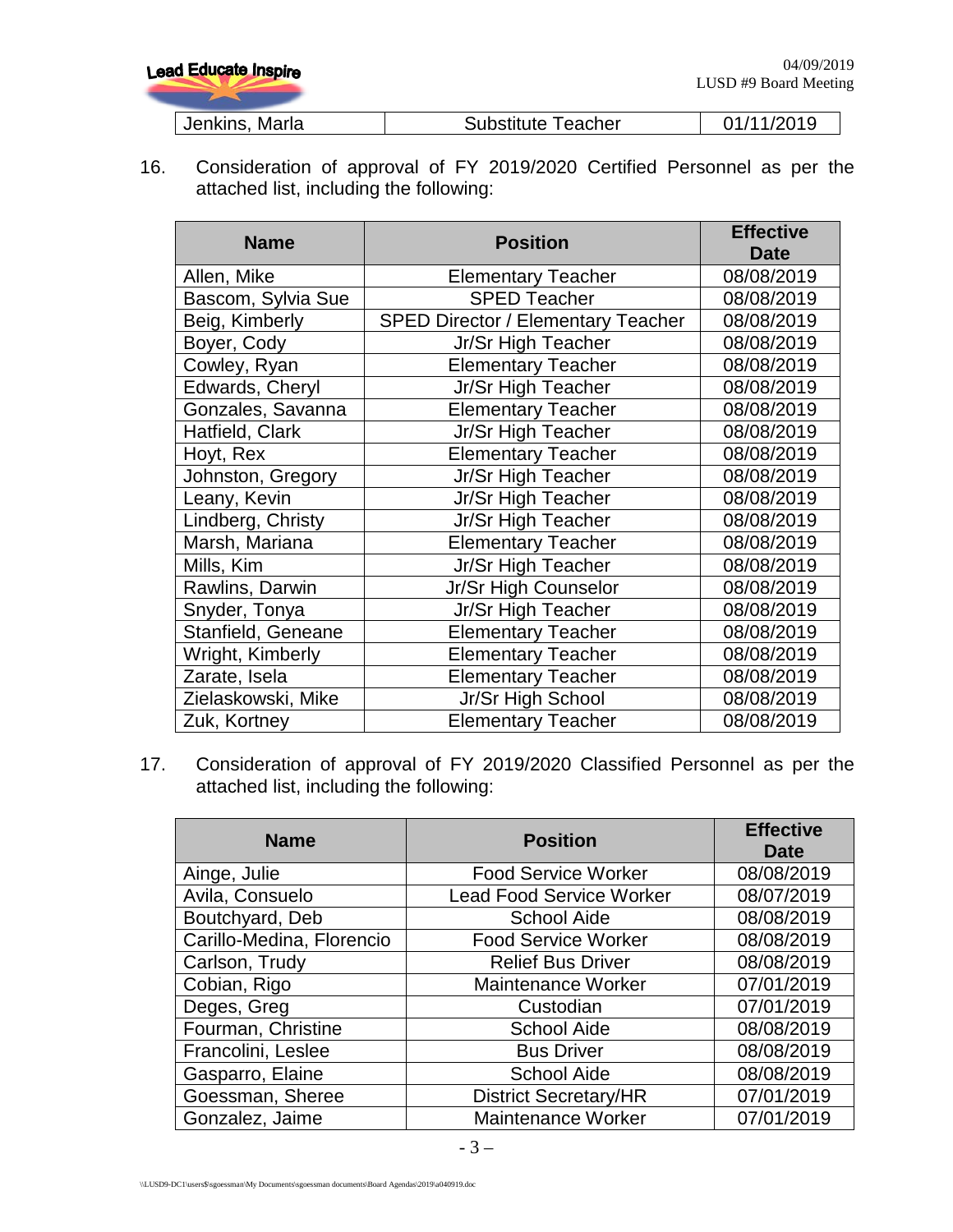| Hoggard, Celia        | <b>School Aide</b>               | 08/08/2019 |
|-----------------------|----------------------------------|------------|
| Horton, Rosann        | <b>Bus Driver</b>                | 08/08/2019 |
| Lee, Fabian           | Custodian                        | 07/01/2019 |
| Mace, Janice          | <b>School Aide</b>               | 08/08/2019 |
| Manson, Ashley        | <b>School Aide</b>               | 08/08/2019 |
| Martinez, Salud       | <b>Elementary Office Manager</b> | 07/15/2019 |
| Peterson, Mervin      | <b>Bus Driver</b>                | 08/08/2019 |
| Powell, Cindy         | Custodian                        | 07/01/2019 |
| Powell, Larry         | Custodian                        | 07/01/2019 |
| Ramos-Mendoza, Nancy  | <b>School Aide</b>               | 08/08/2019 |
| Reyes, Jonathan       | <b>School Aide</b>               | 08/08/2019 |
| Ruth, Chandler        | <b>Accounting Specialist</b>     | 07/01/2019 |
| Sandoval, Maria       | Jr/Sr High Office Manager        | 07/15/2019 |
| Shields, Joanne       | <b>School Aide</b>               | 08/08/2019 |
| Stathos, Nick         | <b>Bus Driver</b>                | 08/08/2019 |
| Tsinnijinnie, Beverly | <b>Bus Driver/Trainer</b>        | 08/08/2019 |

18. Consideration of the following staff resignations/terminations:

| <b>Name</b>     | <b>Position Location</b>   | <b>Last Day</b> |
|-----------------|----------------------------|-----------------|
| Rawlins, Sherri | <b>Elementary Teacher</b>  | 05/24/2019      |
| Reyes, Erika    | <b>Elementary Teacher</b>  | 05/24/2019      |
| Sleppy, Pam     | <b>Food Service Worker</b> | 02/28/2019      |
| Stevens, Cindy  | <b>Elementary Teacher</b>  | 05/24/2019      |
| Trenholm, Kathy | <b>Elementary Teacher</b>  | 05/24/2019      |

- 19. Consideration of approval of FY 2019/2020 Administrative Personnel Contracts as per the attached list, including the following:
	- a. Lisa Young, Elementary Principal.
	- b. Kevin Boyer, Business Manager.
	- c. Darlene McCauley, Superintendent/Secondary Principal
- 20. Consideration of approval of FY 2019/2020 Director Personnel Contracts as per the attached list, including the following:
	- a. David Guimond, Director of Facilities & Maintenance.
	- b. Susan Burch, Director of Food Services.

### **ACTION ITEMS AND/OR DISCUSSION**

- 21. Review of the 2019 ASBA Political Agenda and possible submission of proposed issues for consideration for the 2020 ASBA Political Agenda.
- 22. Consideration of approval of a contract between Littlefield Unified School District and The Learning Center for Families for FY 2019/2020.